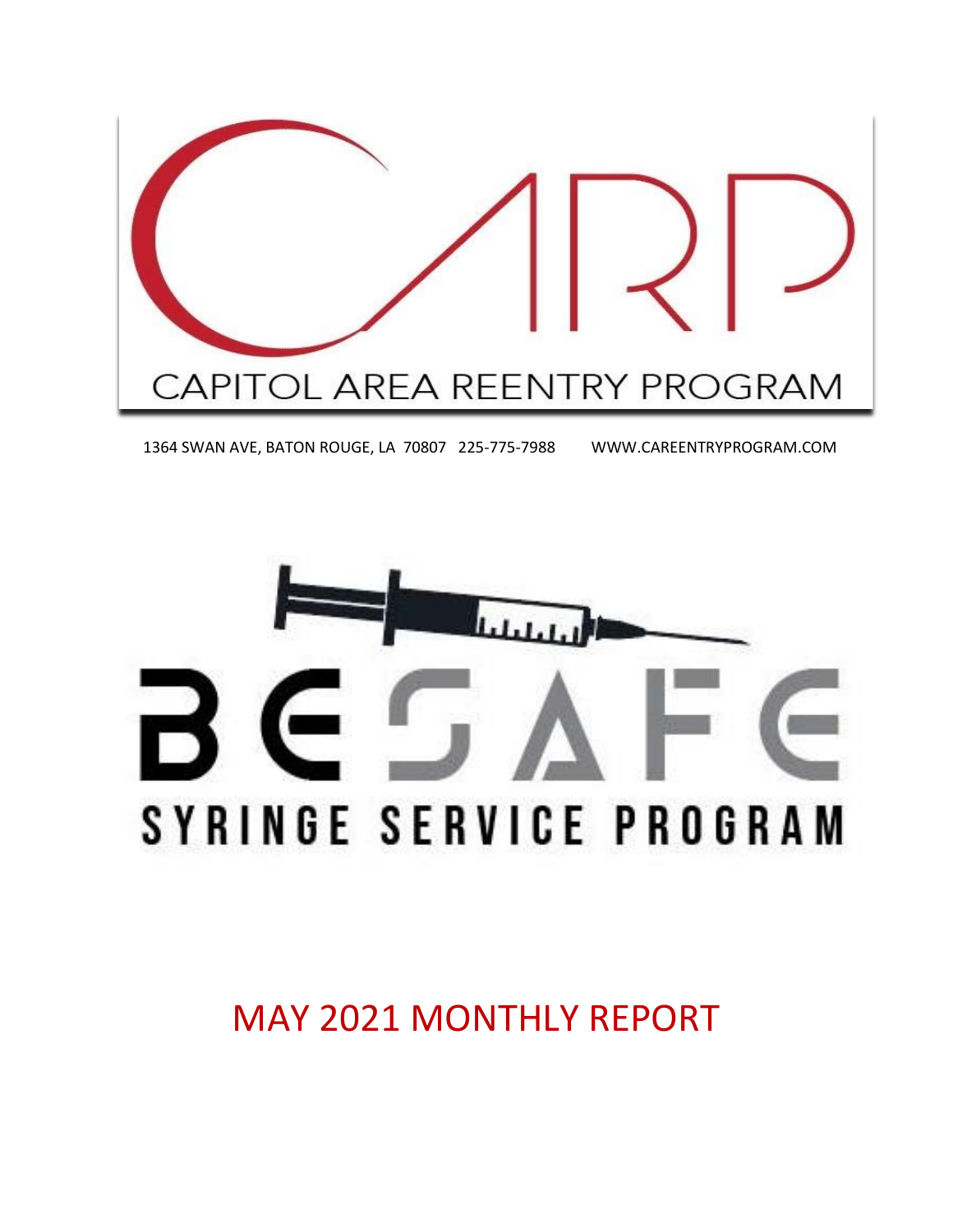

| New Members: |     |
|--------------|-----|
| Naloxolone:  | 196 |
| NarcAn:      | 238 |
| Total Kits:  | 906 |
|              |     |



|             |     | <u>.</u>     | ັັ  |        | $\sim$ $\sim$ |
|-------------|-----|--------------|-----|--------|---------------|
| Naloxolone: | 196 | Outreach:    | 256 | Rural: | 456           |
| NarcAn:     | 238 | Mobile Unit: | 67  |        |               |













| Male:   | 480 | $18-35:$ | 366 | White:    | 770 |
|---------|-----|----------|-----|-----------|-----|
| Female: | 426 | $36-60:$ | 504 | Black:    | 130 |
|         |     | $61+$ :  | 36  | Asian:    | 3   |
|         |     |          |     | Hispanic: | 3   |

MAY 2021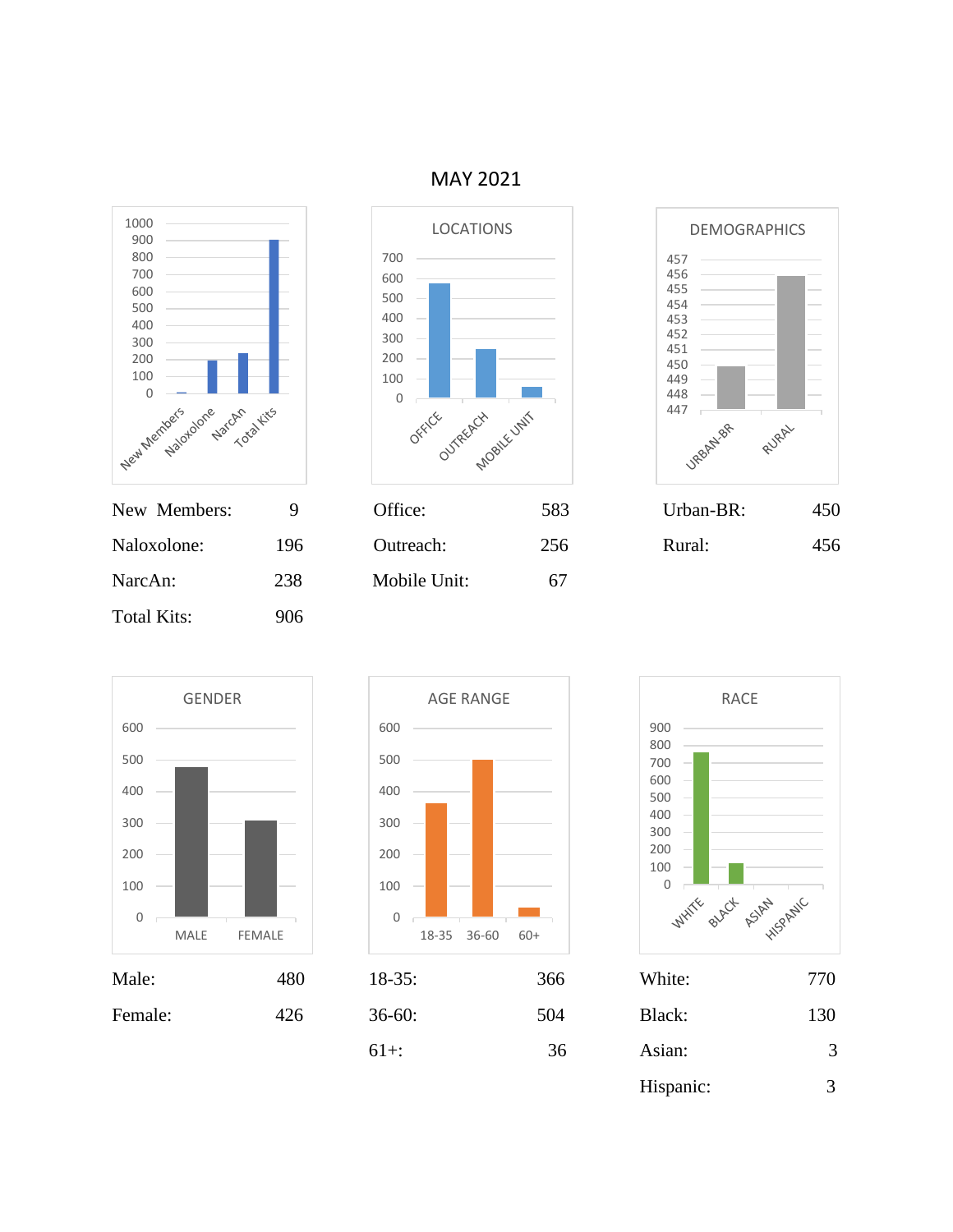#### **\*Charts Shows Program Members**

#### **Program Members**

**Total | 906** Males | 480 Female | 426 Black | 130 White | 770 Hispanic | 3 Asian | 3 Ages 18-35 | 366 Ages 36-60 | 504 Ages 61 and Over | 36

## **Geographical Area**

Urban & Suburban | 450 Rural | 456

Breakdown by City:

| Abbeville-1     | Addis-14      | Akers-1       | Albany-2               |
|-----------------|---------------|---------------|------------------------|
| Alfords-        | Aline-1       | Baker-57      | Batchelor-1            |
| Baton Rouge-448 | Bayou Goula-1 | Beuche-1      | <b>Breaux Bridge-1</b> |
| Brusly-2        | Central-21    | Clinton-20    | Denham Springs-92      |
| Erwinville-2    | Ethel-2       | Franklinton-1 | Geismar-2              |
| Glynn-          | Gonzales-25   | Greensburg-1  | Hammond-1              |
| Hester-         | Holden-8      | Jackson-16    | Jarreau-7              |
| Jeanerette-1    | Kentwood-     | Killian-      | Lafayette-             |
| Lake Charles-5  | Livingston-18 | Livonia-4     | Maurepas-              |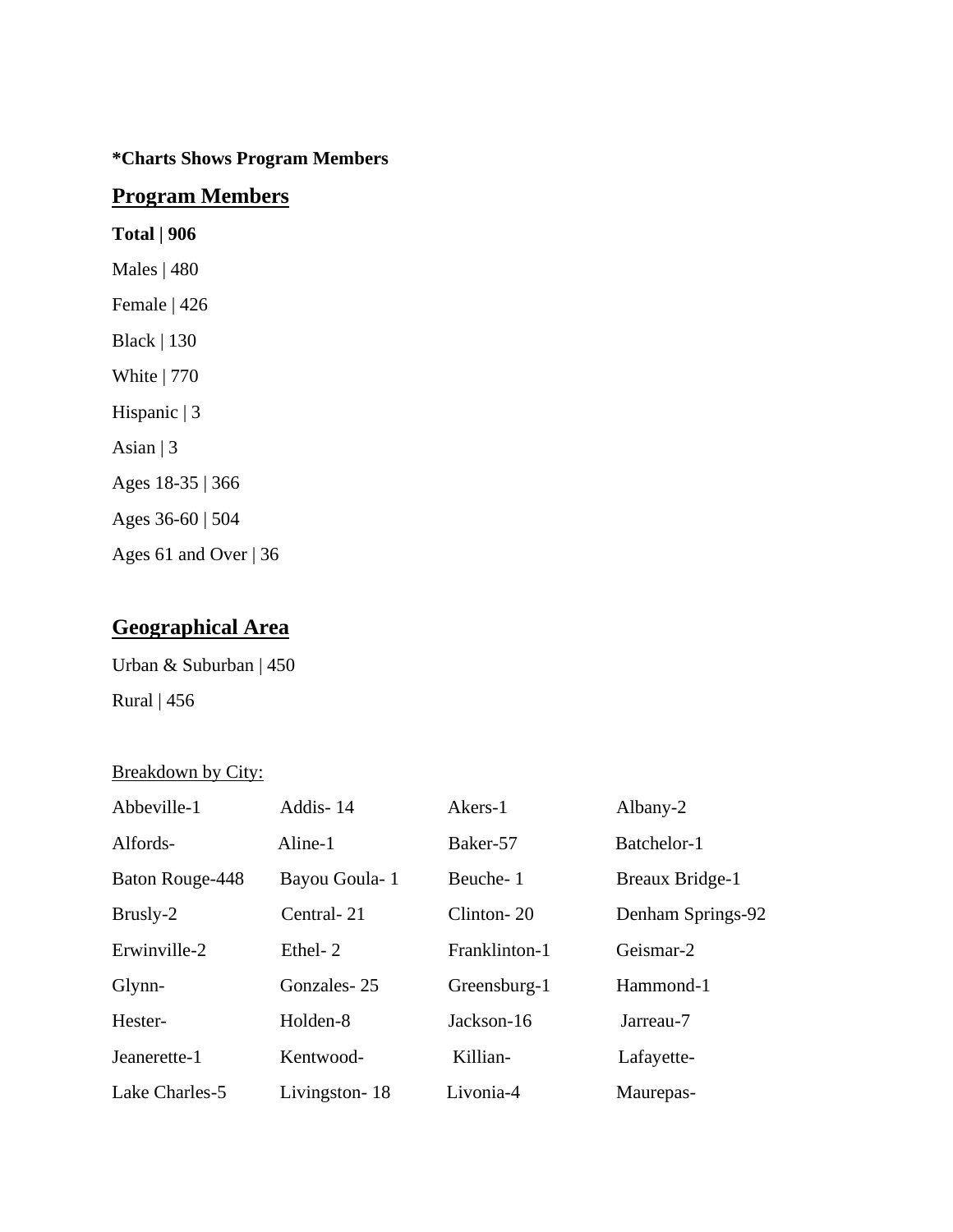| Monroe-              | New Iberia-1   | New Roads-1   | Norwood-1            |
|----------------------|----------------|---------------|----------------------|
| Oscar-1              | Pine Grove-    | Plaquemine-7  | Ponchatoula-         |
| Port Allen-22        | Prairieville-5 | Ramah-1       | Rosedale-            |
| Slaughter- 5         | Sorrento-      | Springfield-3 | St Amant-2           |
| St Francesville-1    | St Gabriel-3   | Torbert-3     | Varnado-             |
| Ventress-5           | Walker-30      | Watson-19     | <b>West Monroe-2</b> |
| <b>White Castle-</b> | Zachary-36     |               |                      |
| Illinois-            | Michigan-      | Mississippi-  | Missouri-1           |
| Ohio-5               |                |               |                      |

## Baton Rouge by Zip Codes:

| 70801-1  | 70802-31 | 70803-   | 70804-   |
|----------|----------|----------|----------|
| 70805-46 | 70806-34 | 70807-23 | 70808-17 |
| 70809-50 | 70810-33 | 70811-13 | 70812-6  |
| 70813-   | 70814-8  | 70815-45 | 70816-76 |
| 70817-31 | 70818-27 | 70819-4  | 70820-3  |
| 70822-   | 70826-   | 70837-   | 70874-   |
| 70891-   |          |          |          |

# **\*New Members**

Total |9

## **Kits Distributed**

| Office | 583 | Field $\vert$ 256 | Mobile Unit   67 |  |
|--------|-----|-------------------|------------------|--|
|        |     |                   |                  |  |

## **Narcan Distributed**

Nasal | 238 Injectable | 196